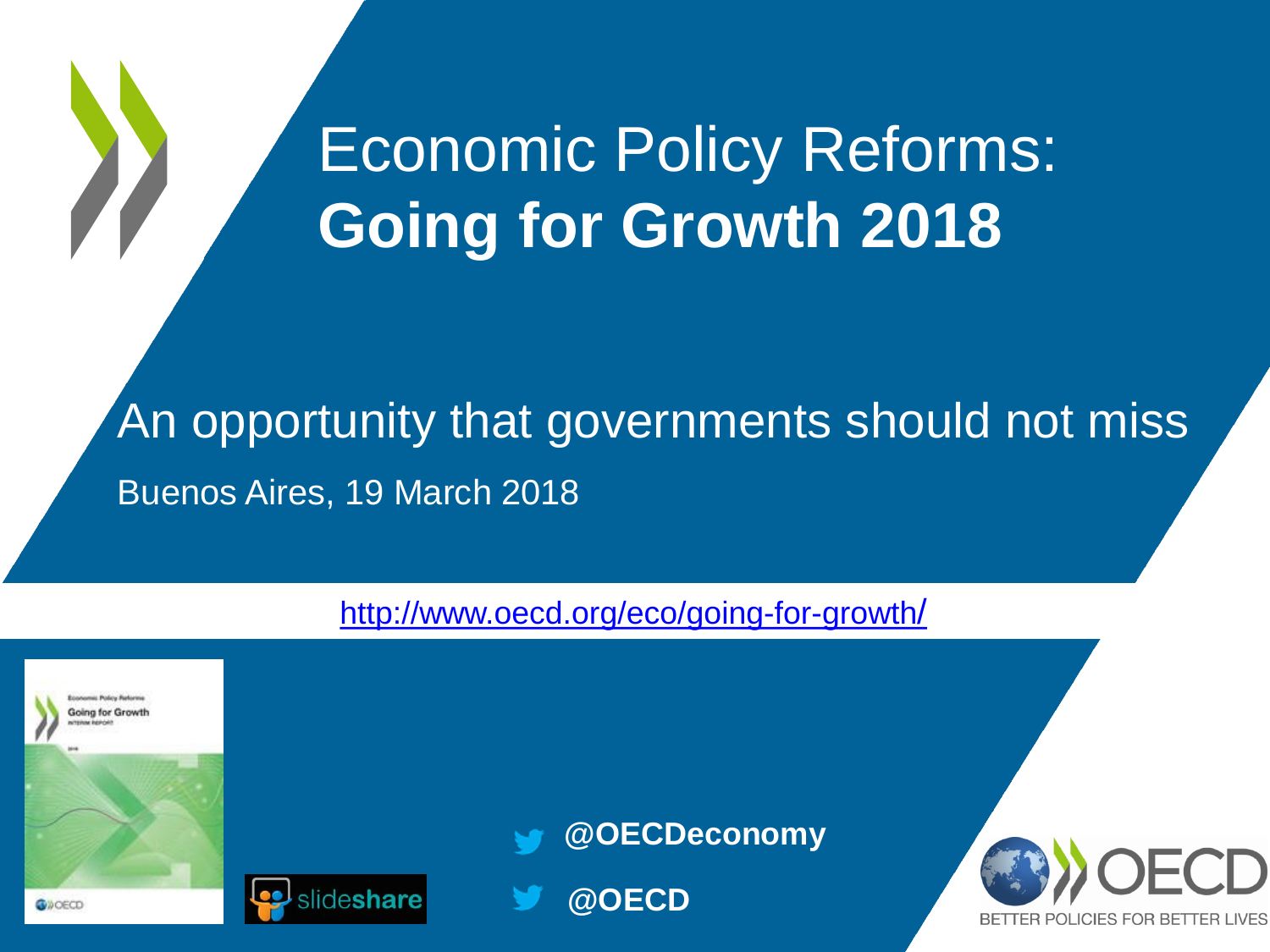

**Real GDP, year-on-year growth**



*Note*: Average of annual growth rates for 2003-07 and 2011-15. OECD Projections for 2018 and 2019. *Source*: OECD, *Interim Economic Outlook,* March 2018.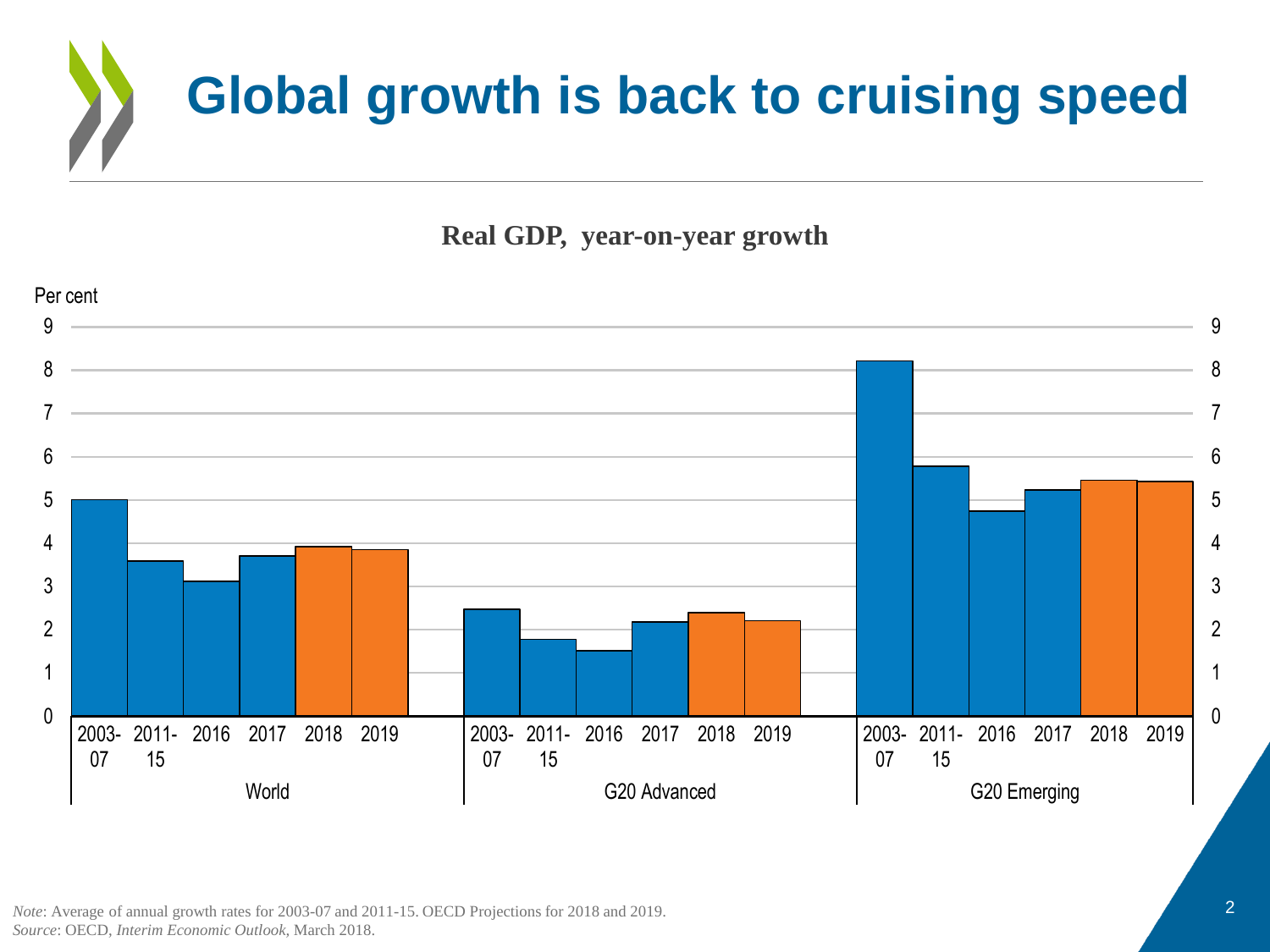### **Jobs are being created Employment rate** Index  $2007 = 100$ Index  $2007 = 100$ **JapanEuro area**  $100 -$ **United States**

Note: All persons aged 15-64 years. Source: OECD Short-Term Labour Market statistics; and OECD calculations.

 $\frac{1}{2018}$  90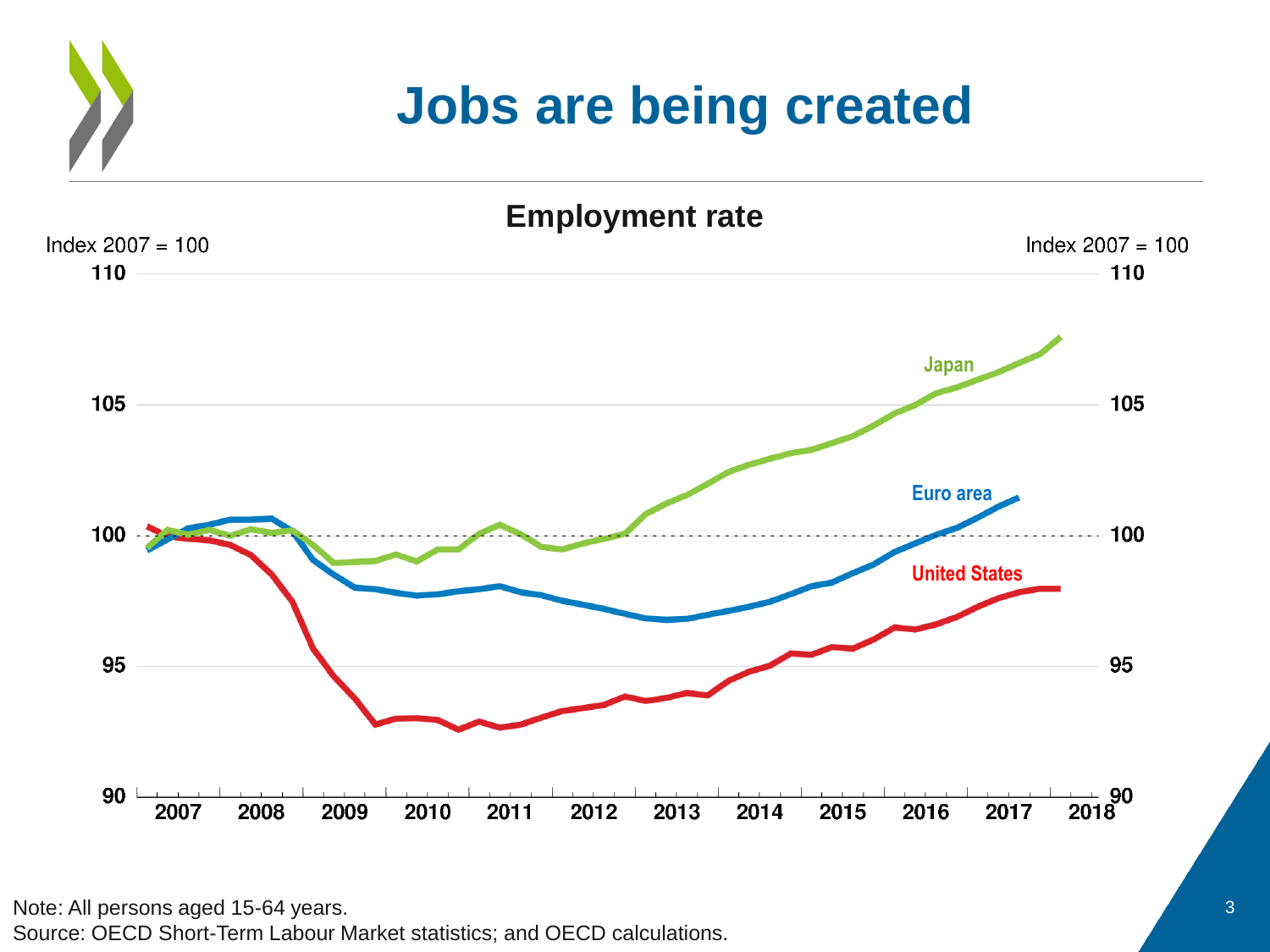

### **Employment rate**

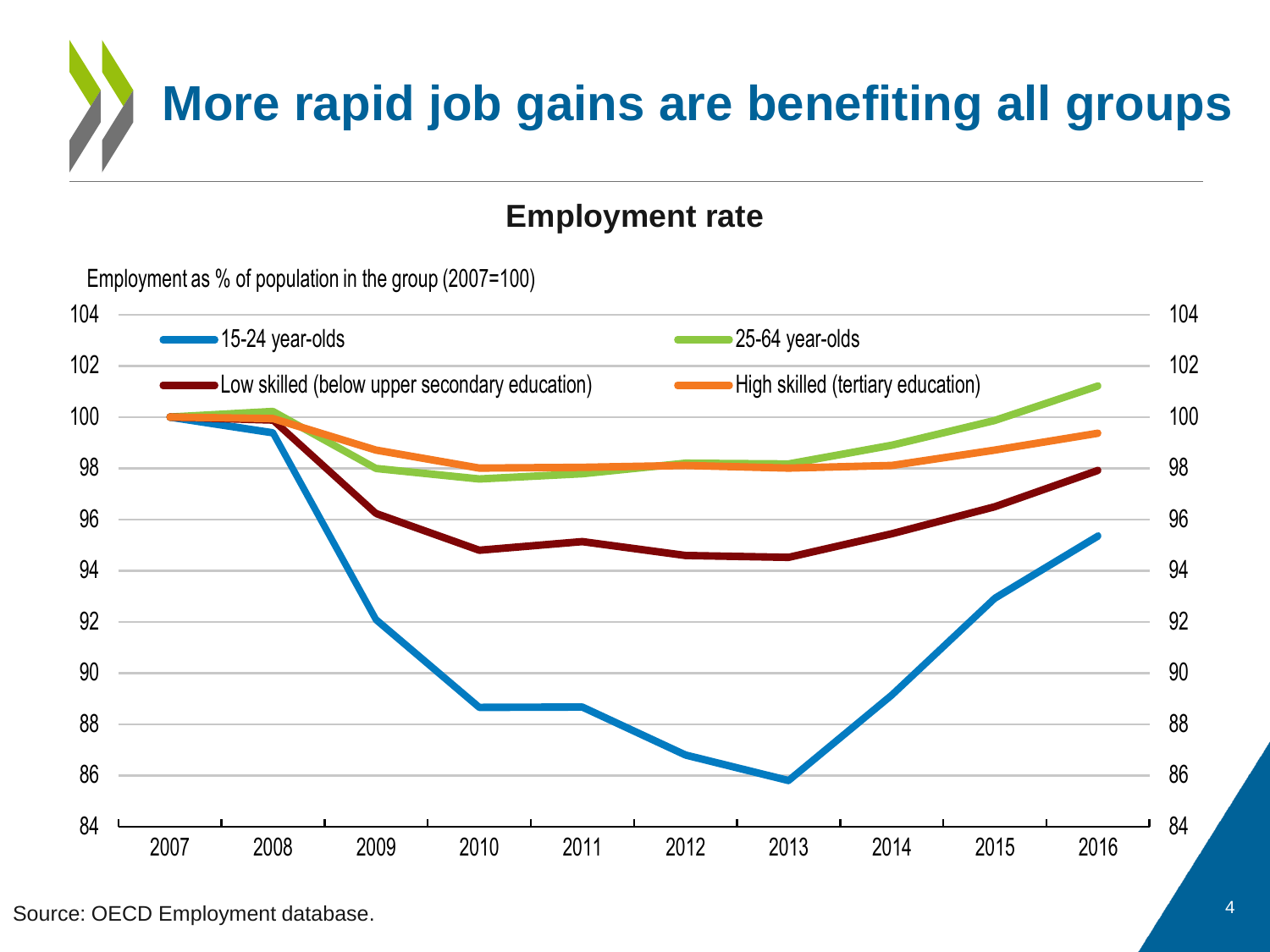### **But most people in many OECD countries have seen little or no income growth for a decade**



Note: The OECD average is a simple average of the 17 OECD member countries for which data is available for the whole period.

Source: OECD Income Distribution database; and OECD calculations.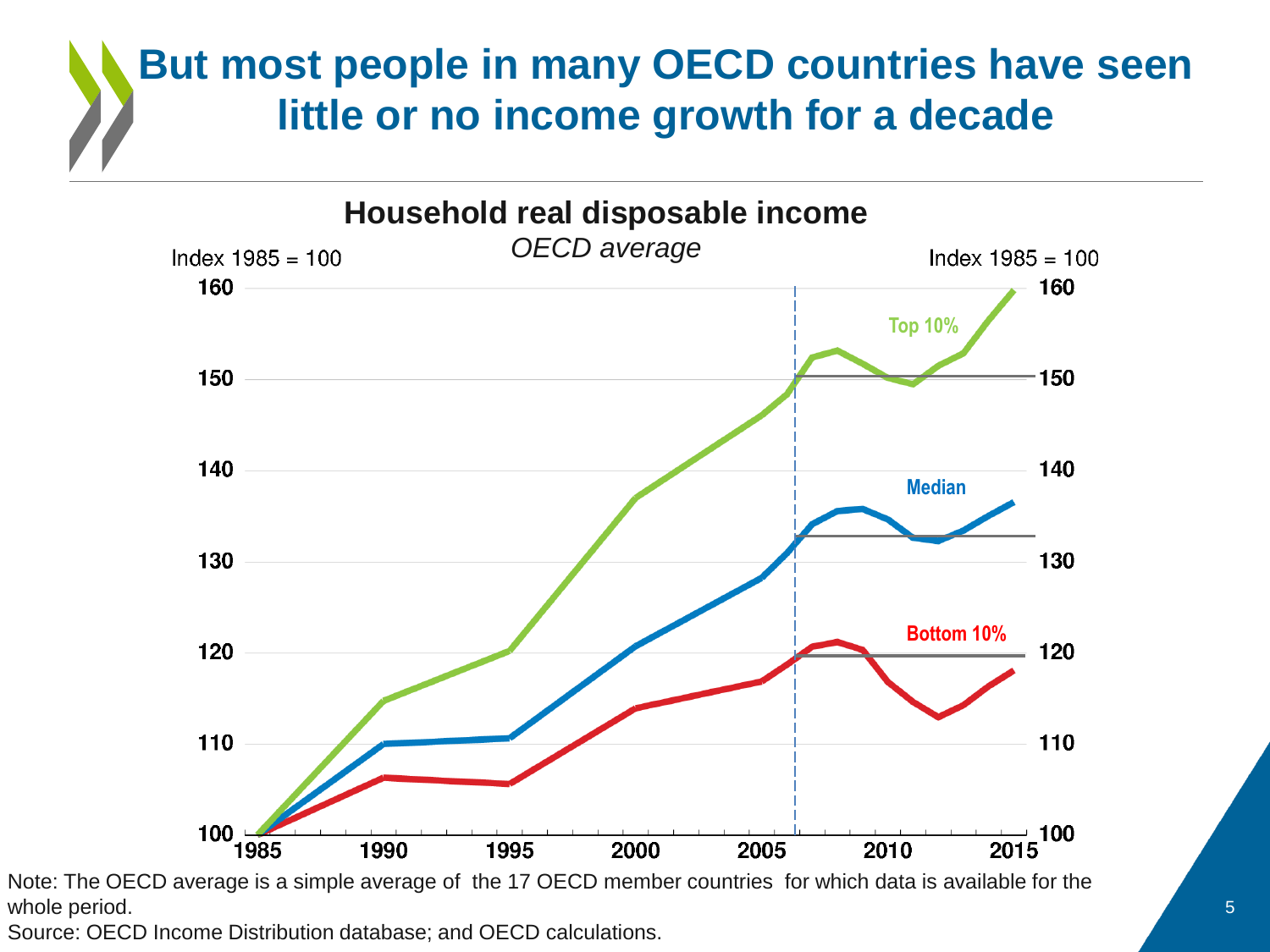## **Gross investment is coming back, but net investment is still weak**

**Rising depreciation rates are holding down net investment in productive capital Investment as per cent of productive capital stock**



Source: OECD Economic Outlook database; and OECD calculations.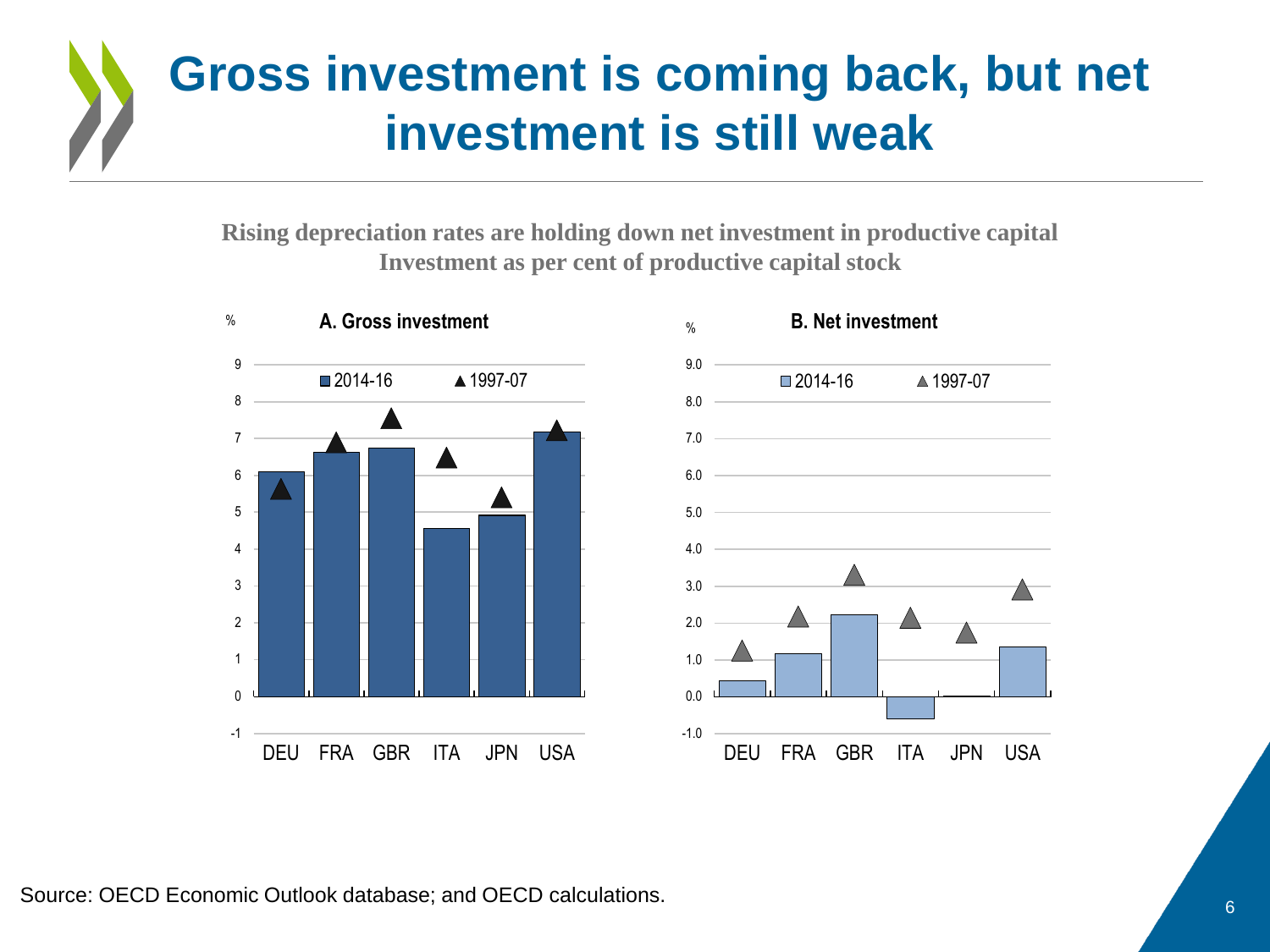

### **Diffusion of selected ICT tools and activities in enterprises,**

*OECD countries, 2016*



◆ Median

Note: Radio frequency identification (RFID) is a technology that enables contactless transmission of information via radio waves. RFID can be used for a wide range of purposes, including personal identification or access control, logistics, retail trade and process monitoring in manufacturing. For RFID, data refer to 2014.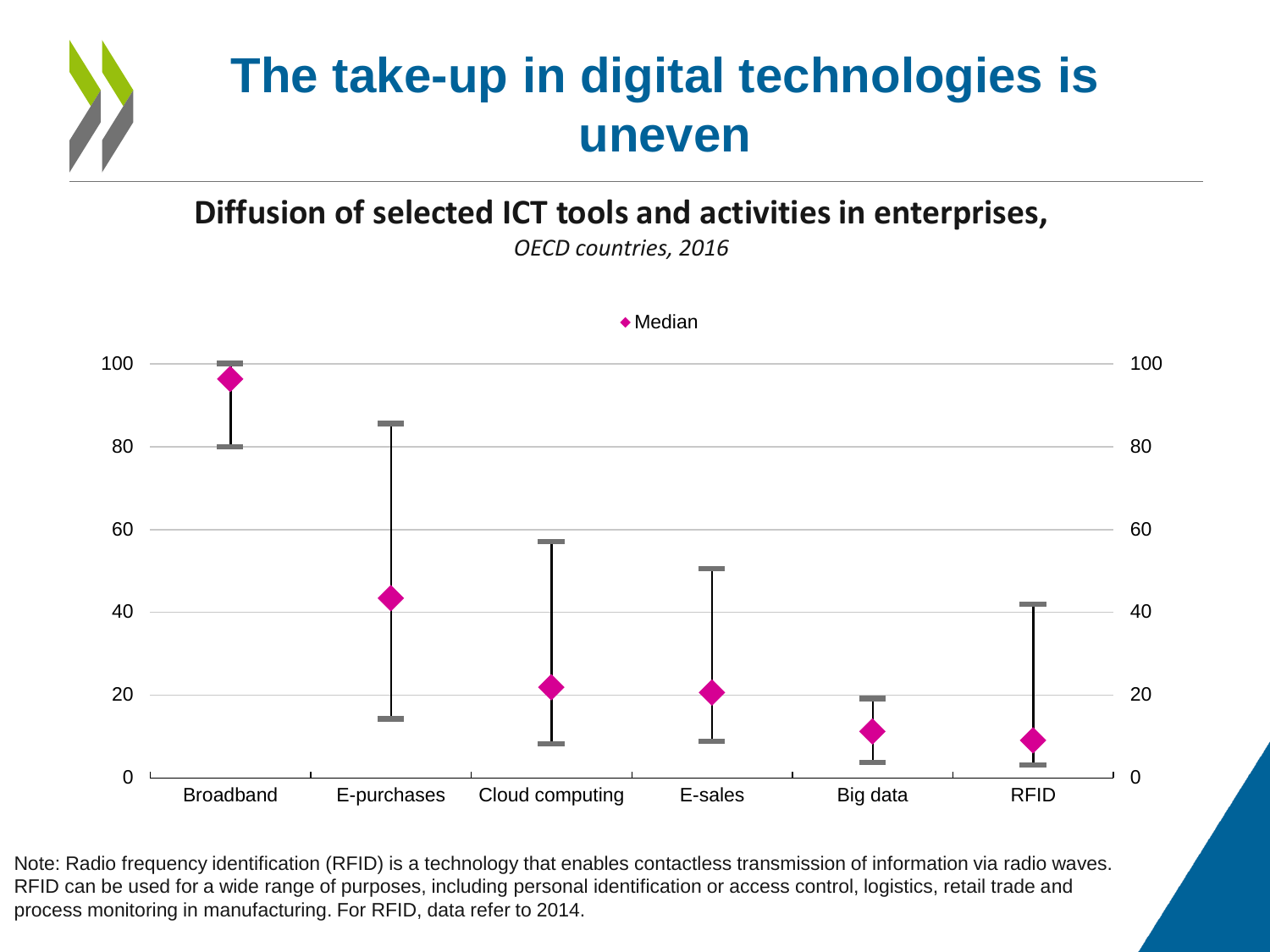## **The widening productivity gap - particularly in digitally-intensive services**

*Average of MFP across 2-digit sectors (log, 2001=0***)**



*Source: Andrews D., C. Criscuolo and P. Gal (2016), The best versus the rest: the global productivity slowdown, divergence across firms and the role of public policies, OECD Productivity Working Papers No.5*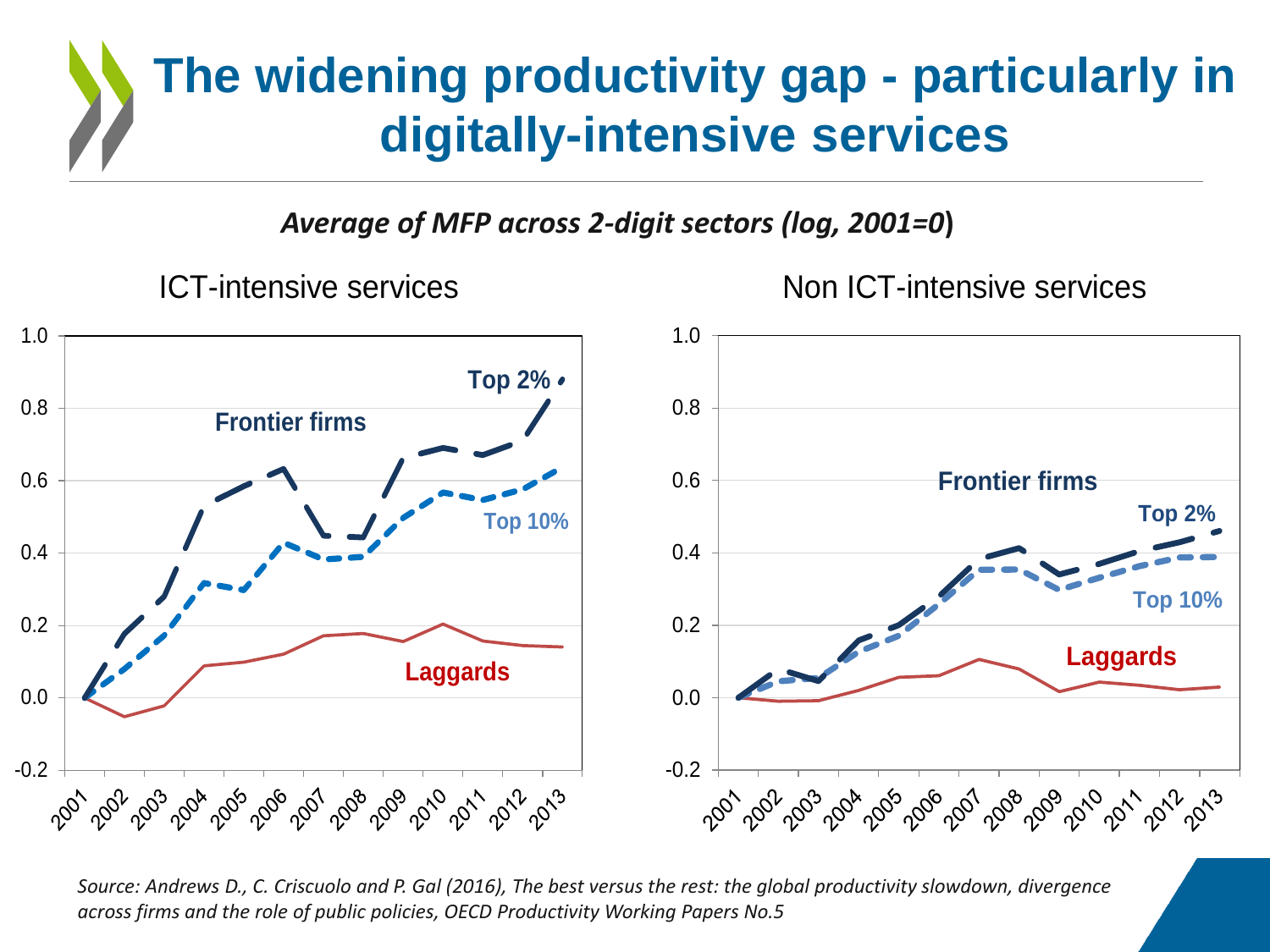

### **Responsiveness rates to Going for Growth recommendations**

*Fully coloured bars refer to the share of fully implemented reforms*



Note: The estimated rate of responsiveness is captured by the Going for Growth indicator of reform responsiveness. For 2017, reforms in the process of implementation are included to ensure comparability with previous two-year periods. Emerging economies include Chile, Mexico, Turkey, Argentina, Brazil, China, Colombia, Costa Rica, Indonesia, India, Russia and South Africa. Advanced economies include all non-emerging OECD member countries and Lithuania.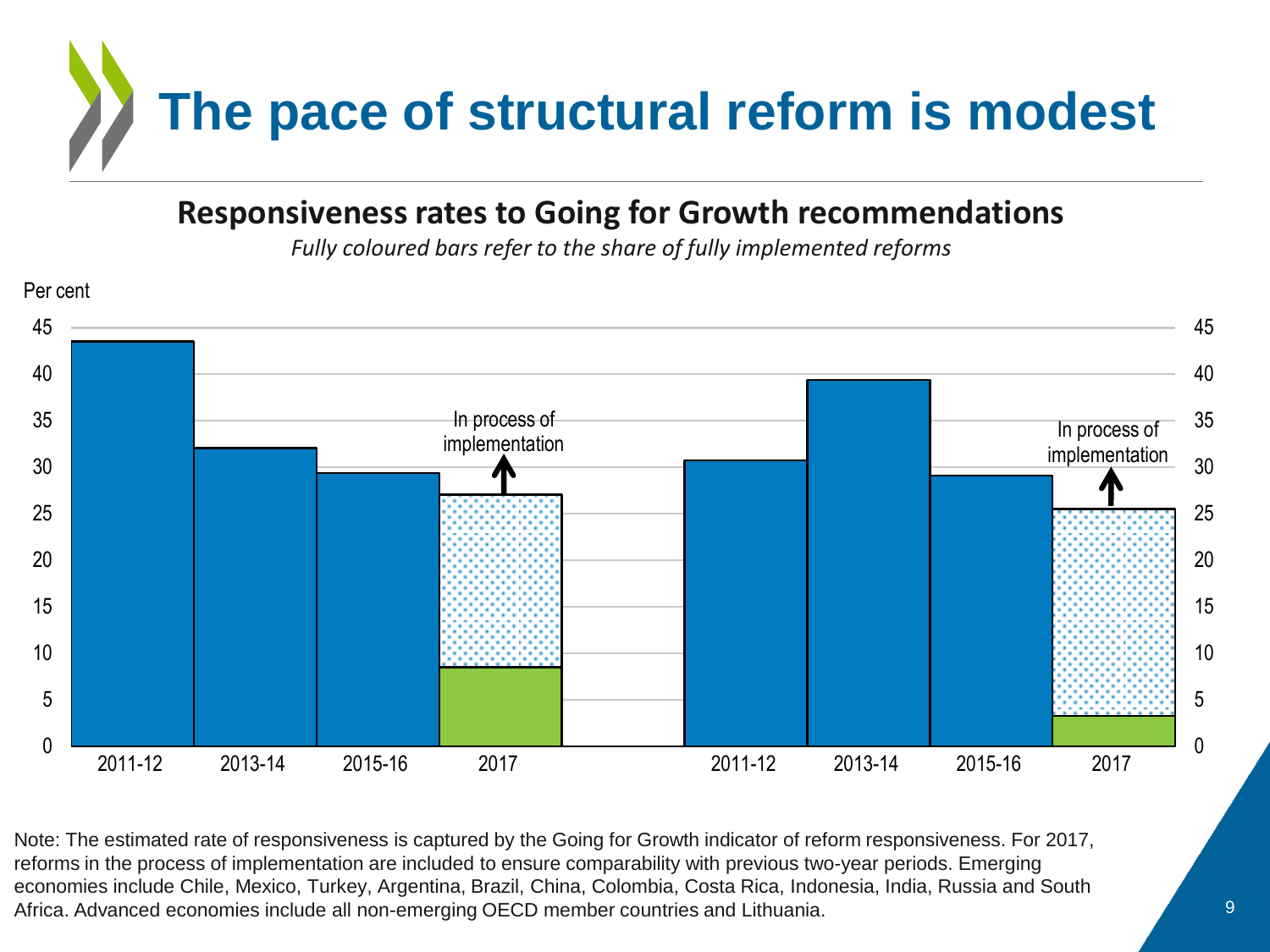# **The Going for Growth priority selection framework**

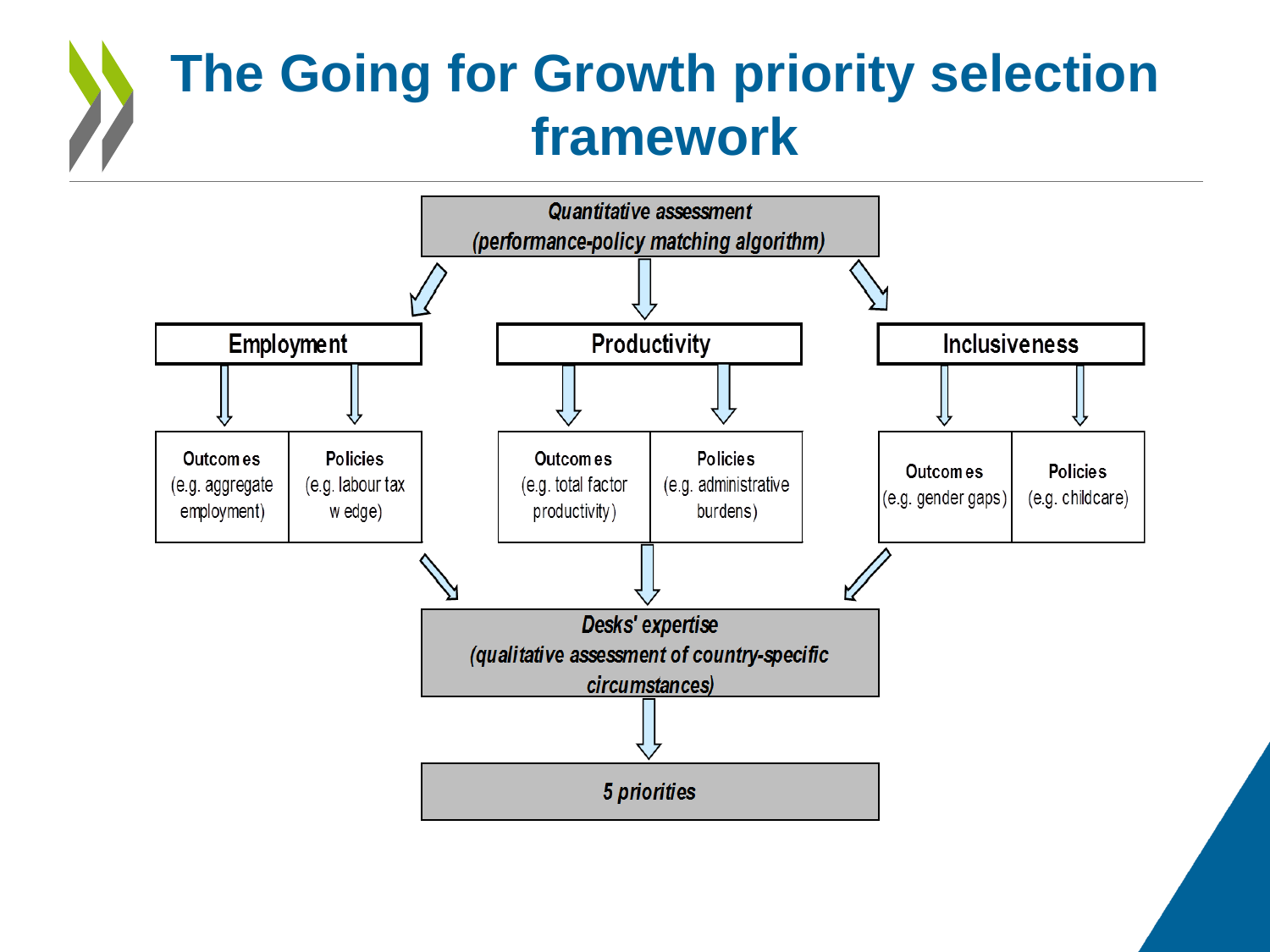# **3 broad categories of recommendations**



• Legal and physical infrastructure

• Labour market regulation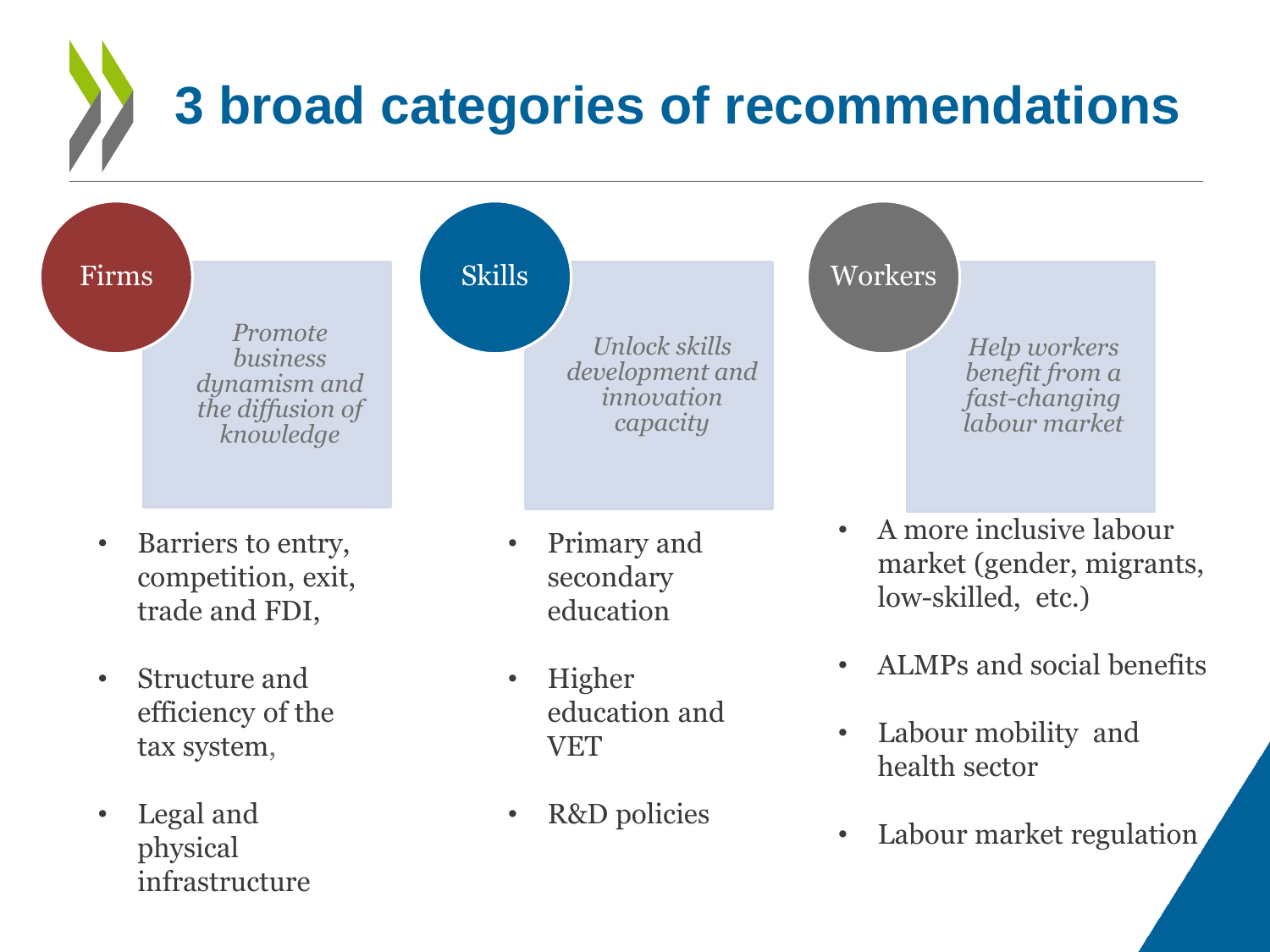

### **Going for Growth 2017 reform recommendations**

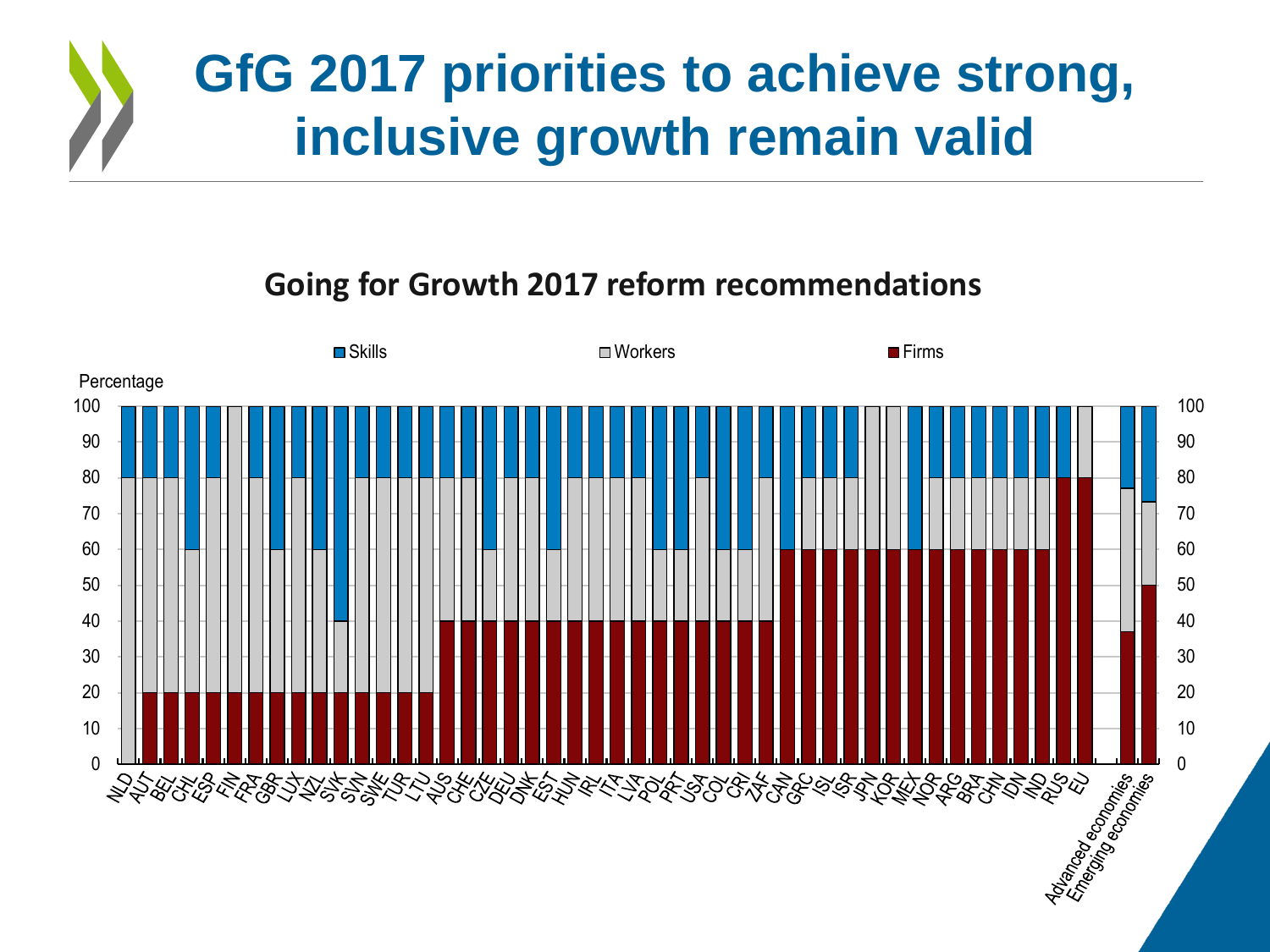

### **Reform intensity by area**

*Share of implemented Going for Growth recommendations, selection of largest reform areas*



Note: share of recommendations in total recommendations presented on the left margin.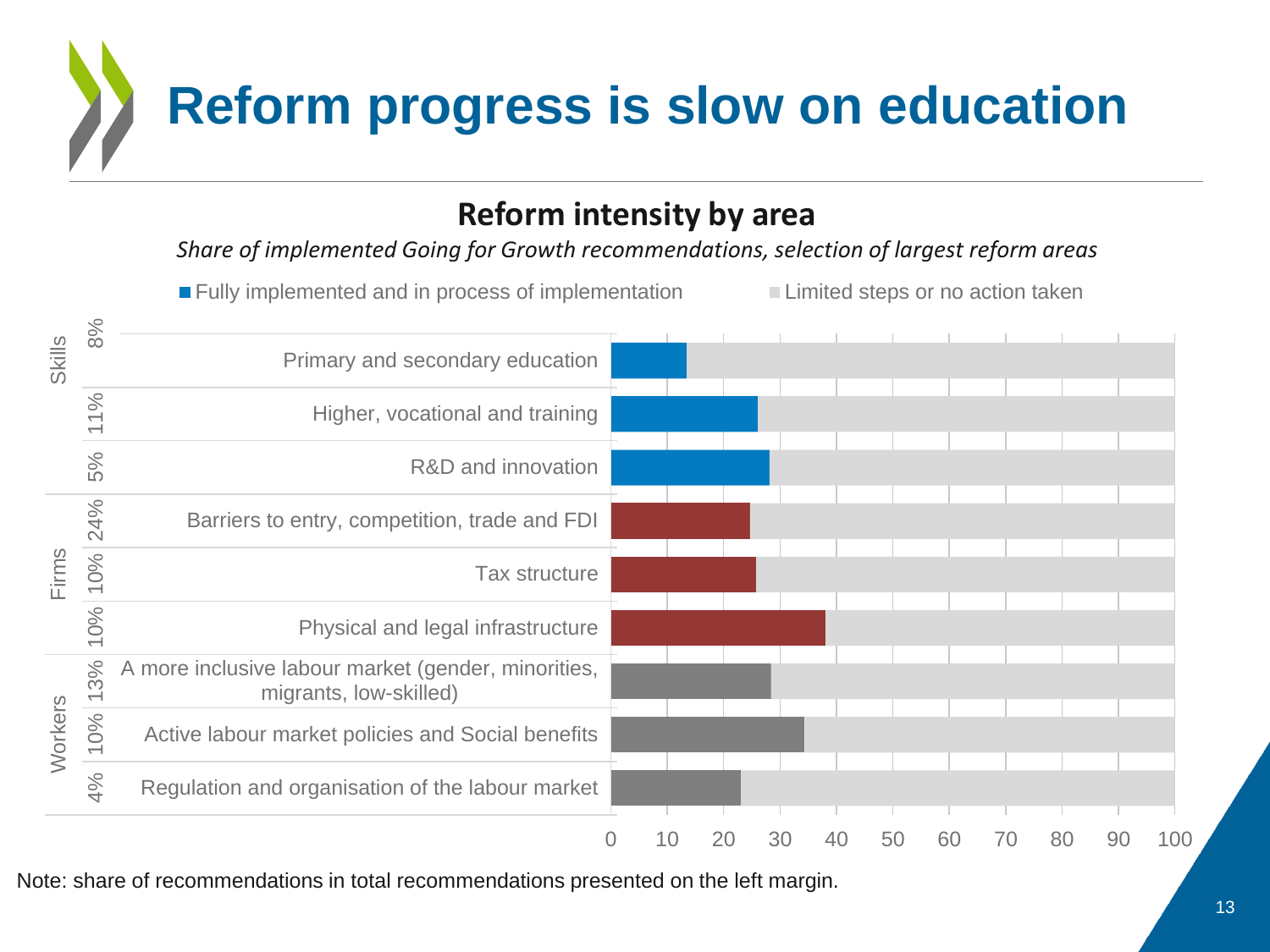# **Some significant actions were taken (examples)**  *Promote business dynamism and the diffusion of knowledge* Firms

**Countries with significant actions taken (including in-progress)**

**Tax structure**

**Physical and legal infrastructure**

**Barriers to entry, exit, competition, trade and FDI (small) measures in**

ARG, IND, PRT **NOR, USA** 

IND, IDN, GBR **ITA, MEX** 

**a large number of countries**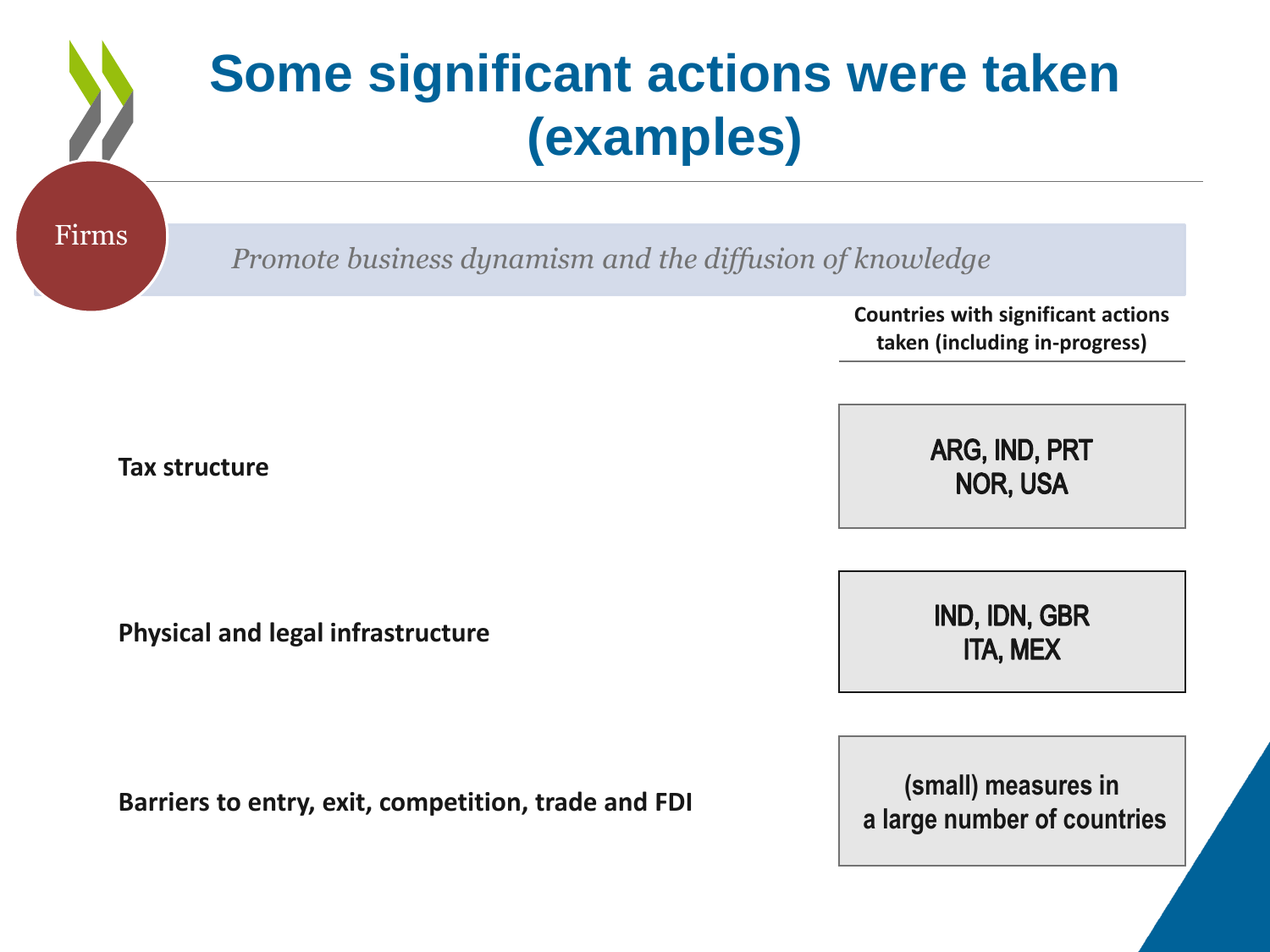|               | <b>Some significant actions were taken</b><br>(examples)                   |  |
|---------------|----------------------------------------------------------------------------|--|
| <b>Skills</b> | Unlock skills development and innovation capacity                          |  |
|               | <b>Countries with significant actions</b><br>taken (including in-progress) |  |

**Primary and secondary education**

**Higher education and vocational education and training (VET)**

**FRA** 

**(small) measures in a number of countries**

**R&D policies (small)** measures in **a number of countries**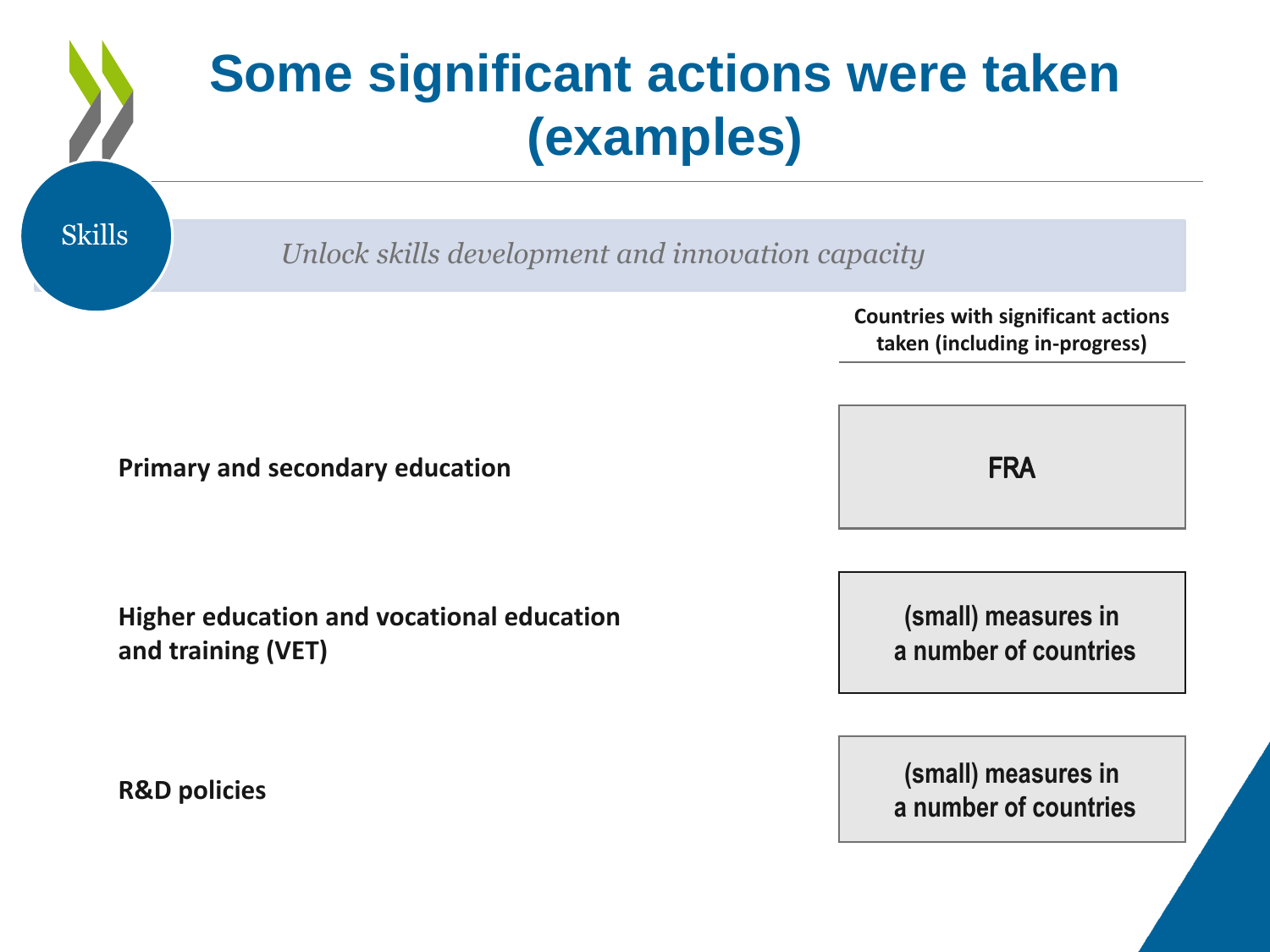|                                                                               | <b>Some significant actions were taken</b><br>(examples)                                            |                                                                            |  |
|-------------------------------------------------------------------------------|-----------------------------------------------------------------------------------------------------|----------------------------------------------------------------------------|--|
| Workers                                                                       | Help workers benefit from a fast-changing labour market                                             |                                                                            |  |
|                                                                               |                                                                                                     | <b>Countries with significant actions</b><br>taken (including in-progress) |  |
| A more inclusive labour market (gender, minorities,<br>migrants, low-skilled) |                                                                                                     | JPN, KOR, DEU                                                              |  |
| mobility                                                                      | Active labour market policies and social benefits, health and                                       | GRC, ITA, CHN, GBP, FIN                                                    |  |
|                                                                               | Regulation and organisation of the labour market (EPL,<br>minimum wages, wage bargaining, taxation) | FRA, KOR, HUN, TUR                                                         |  |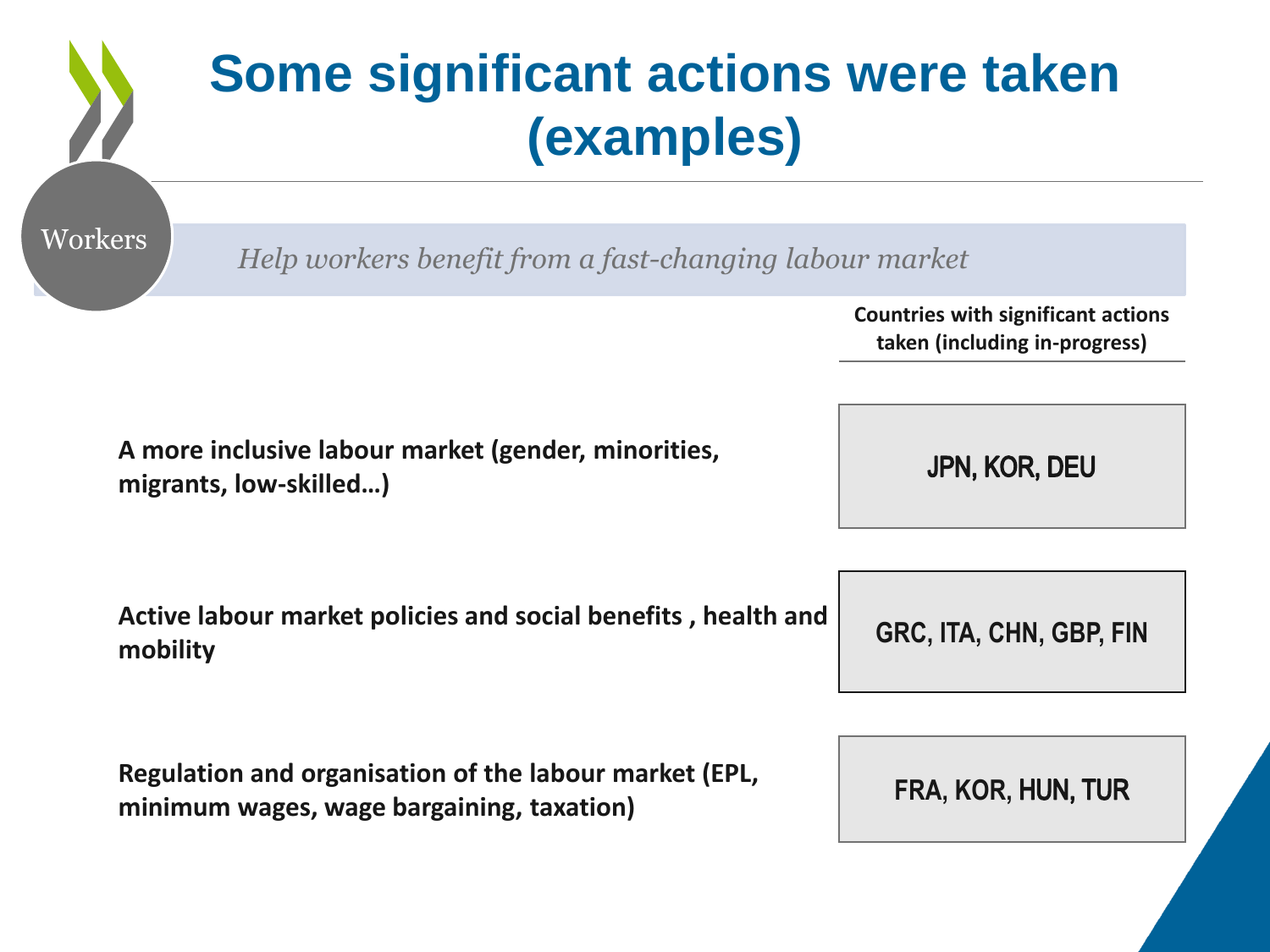# **Reforming across several dimensions can bring synergies**

### **Actions taken across several areas of Going for Growth recommendations**

*Fully implemented and partially implemented reforms, share of all countries (%)*

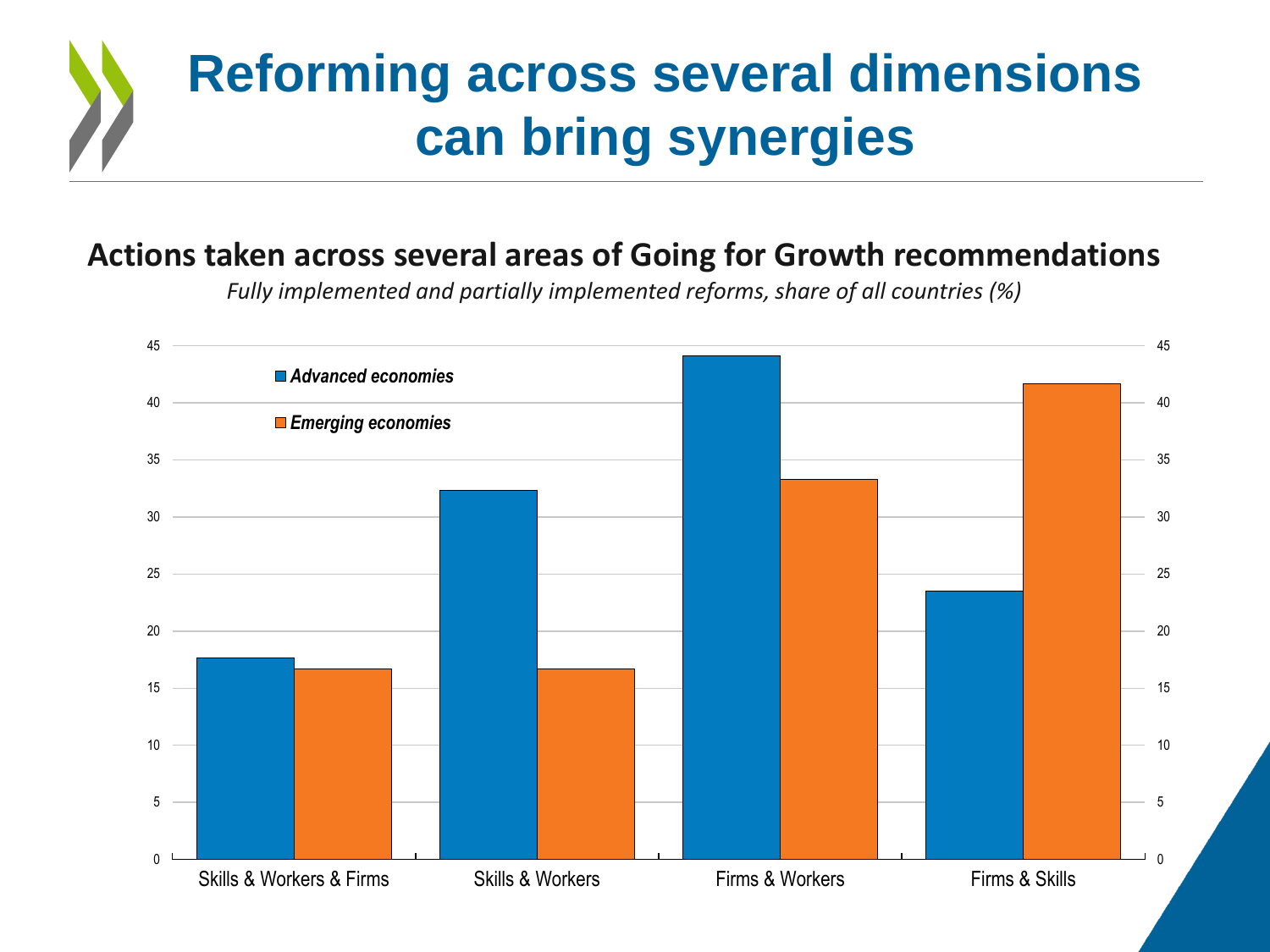

### **At least one action taken on each recommendation category**

*Fully implemented and partially implemented reforms, share of all countries (%)*

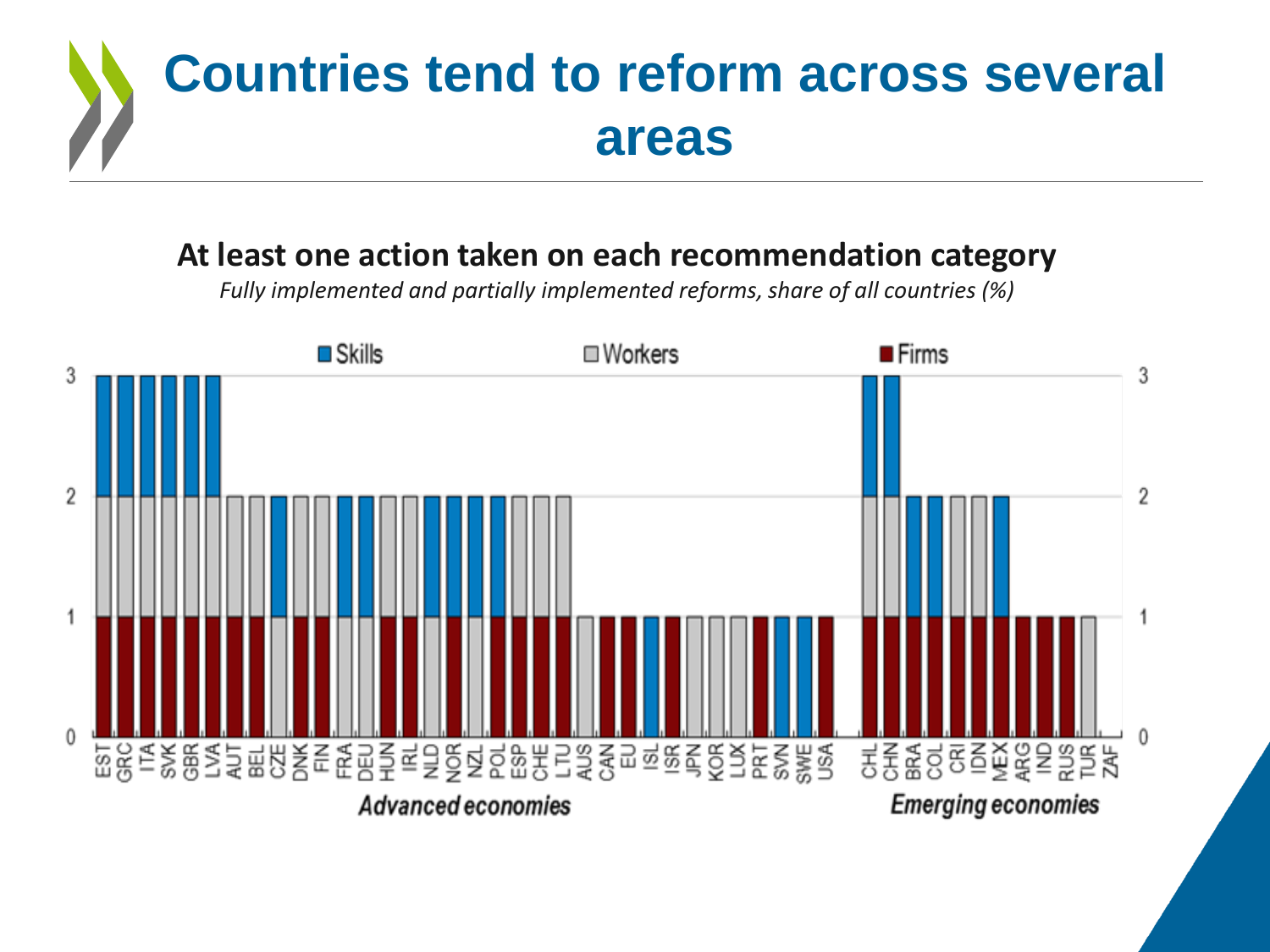

# **OECD Going for Growth 2018: Main findings**

- Favourable economic conditions for reforms should not be wasted.
- In 2017, the pace of reforms is modest in both advanced and emerging economies, but some bold actions have been taken.
- The intensity of reforms has varied across policy areas:
	- In promoting business dynamism and knowledge diffusion ("firms"): several significant measures on infrastructure and taxes but less on barriers to entry, competition, exit and trade.
	- Not much in boosting higher education and innovative capacity ("skills"),
	- Significant reforms in helping workers to cope with potentially rapid changes in jobs and tasks ("workers").
- A coherent reform strategy is crucial to reap synergies, manage trade-offs and ensure that the benefits are broadly shared over time.